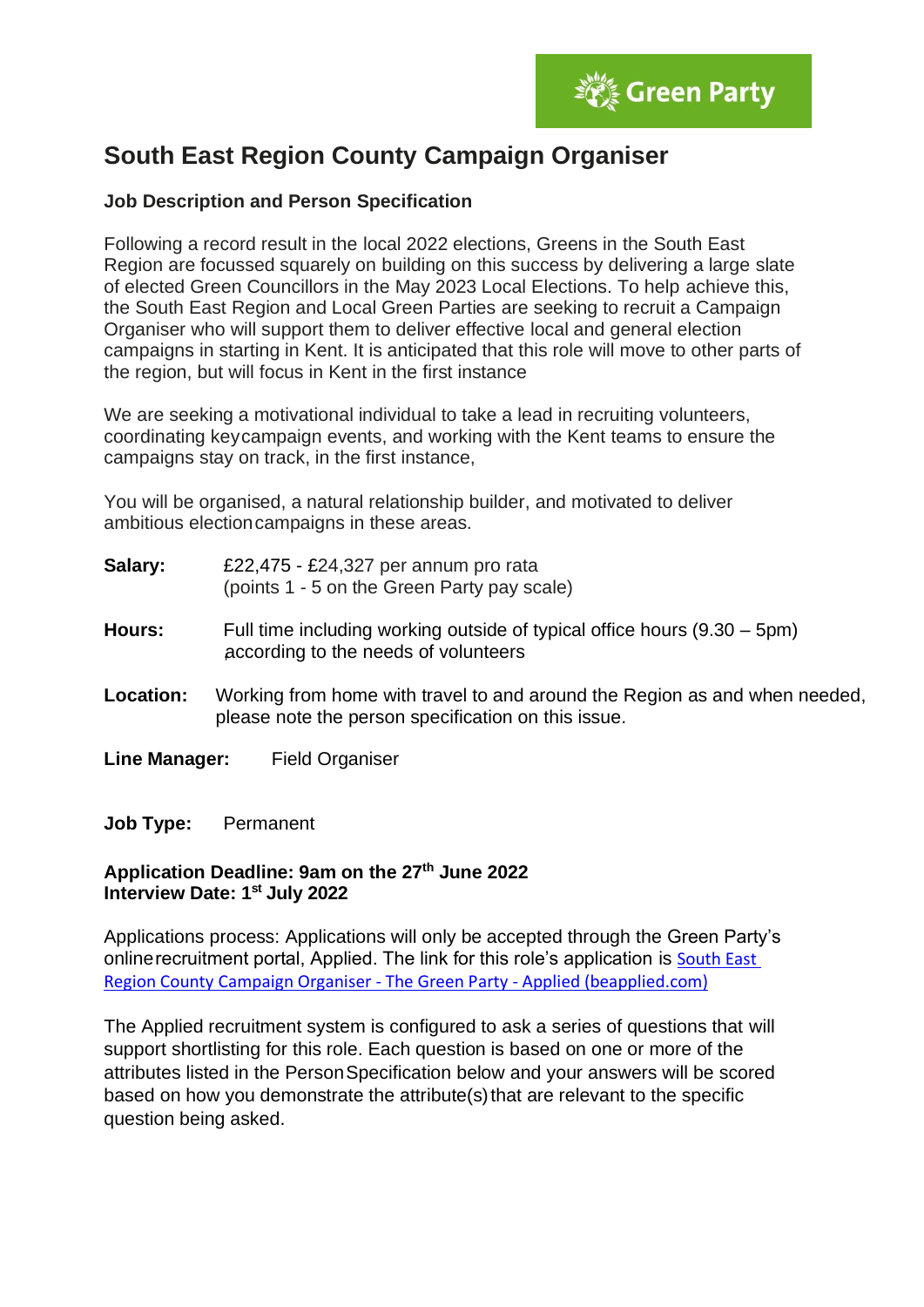

#### **Main Duties and Responsibilities**

The successful candidate's remit will be to assist election teams in the delivery of their electioncampaign. The principal activities required are to:

- 1) Develop strong relationships with key activists and campaign leads in ward teams and workwith them closely to deliver their election-winning campaigns
- 2) Engage and recruit volunteers into roles according to the needs of the campaign andparticularly the ward teams, including through:
	- sending out regular emails
	- organising phone banks
	- holding 121 meetings with new volunteers
- 3) Support new and existing volunteers to develop in their roles including through identifyingsupport and training needs
- 4) Help to keep local party systems up to date, including campaign calendars and webpages
- 5) Supporting local parties to adopt, use and maintain organisational systems for recruiting, managing, and communicating with volunteers as well as organising effective volunteer activities.
- 6) Mobilising volunteers to support key strategic target campaigns through a range of events, including regular campaign action days and volunteer engagement events.
- 7) Supporting the local campaign organisers/managers with setting up the systems for streamlined literature production, delivery systems, door knocking and other campaign organising tools.
- 8) Ensuring processes are in place for project management of production of literature.
- 9) Support local teams to build and maintain systems that ensure campaign initiatives, such asdata entry and delivery of monthly newsletters, are on track
- 10) Supporting fundraising campaigns led by the local party
- 11) Carry out any other reasonable tasks commensurate with the role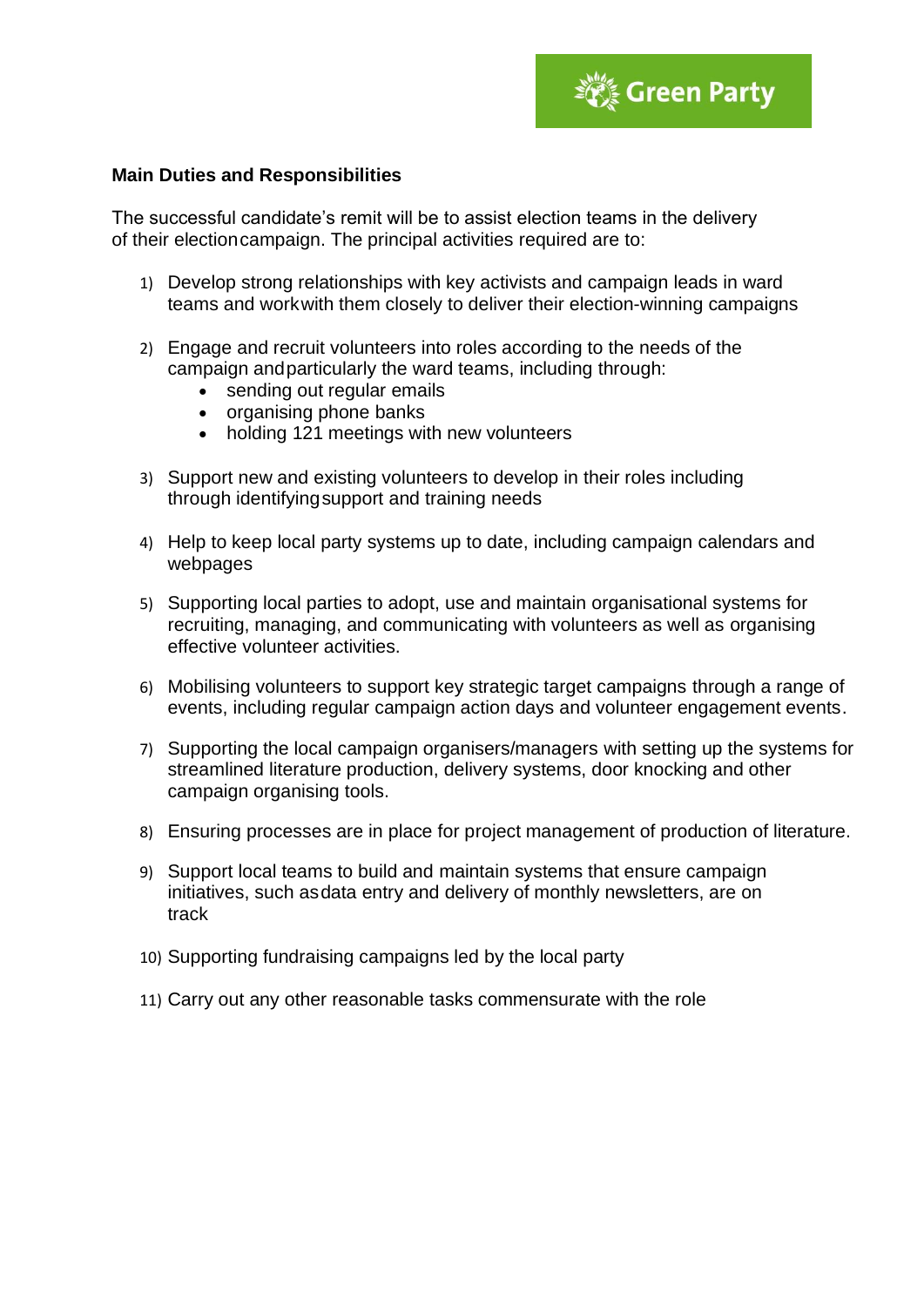

### **Person Specification**

This role requires the below knowledge, skills and attitudes from the successful candidate.

Please give evidence that you meet the attributes below that are marked as "Application" in your Applied application responses.

If you are shortlisted for an interview, all attributes marked "Interview" will be assessed at that stage.

| <b>Category</b>           | <b>Attribute</b>                                                                                                             | <b>Assessment</b>                  |
|---------------------------|------------------------------------------------------------------------------------------------------------------------------|------------------------------------|
| Skills /<br>abilities     | Building and maintaining relationships<br>with volunteers and volunteer groups                                               | Application & Interview            |
|                           | Good written and verbal<br>communication skills                                                                              | <b>Application &amp; Interview</b> |
|                           | Resilient and able to prioritise a<br>high workload                                                                          | Interview                          |
|                           | Planning, organising and<br>overseeing projects, programmes,<br>events or campaign teams                                     | Application & Interview            |
| Knowledge                 | Knowledge of effective election<br>campaigntechniques                                                                        | Application & Interview            |
|                           | Knowledge of recruiting and<br>organising volunteers, through use<br>of a range of capacity building<br>techniques           | Application & Interview            |
| Personal<br>attitudes     | Extremely motivated to see the<br>Green Party succeed electorally as<br>a core part of the Green Party's<br>theory of change | Application & Interview            |
| Personal<br>circumstances | Eligible to work in the UK                                                                                                   | Application                        |
|                           | Not a member of another UK political<br>party                                                                                | Application                        |
|                           | Access to reliable transport to enable<br>travel to the rural areas of this Region                                           | Interview                          |
| Equality                  | Commitment to creating a diverse<br>and inclusive activist base within the<br><b>Green Party</b>                             | Interview                          |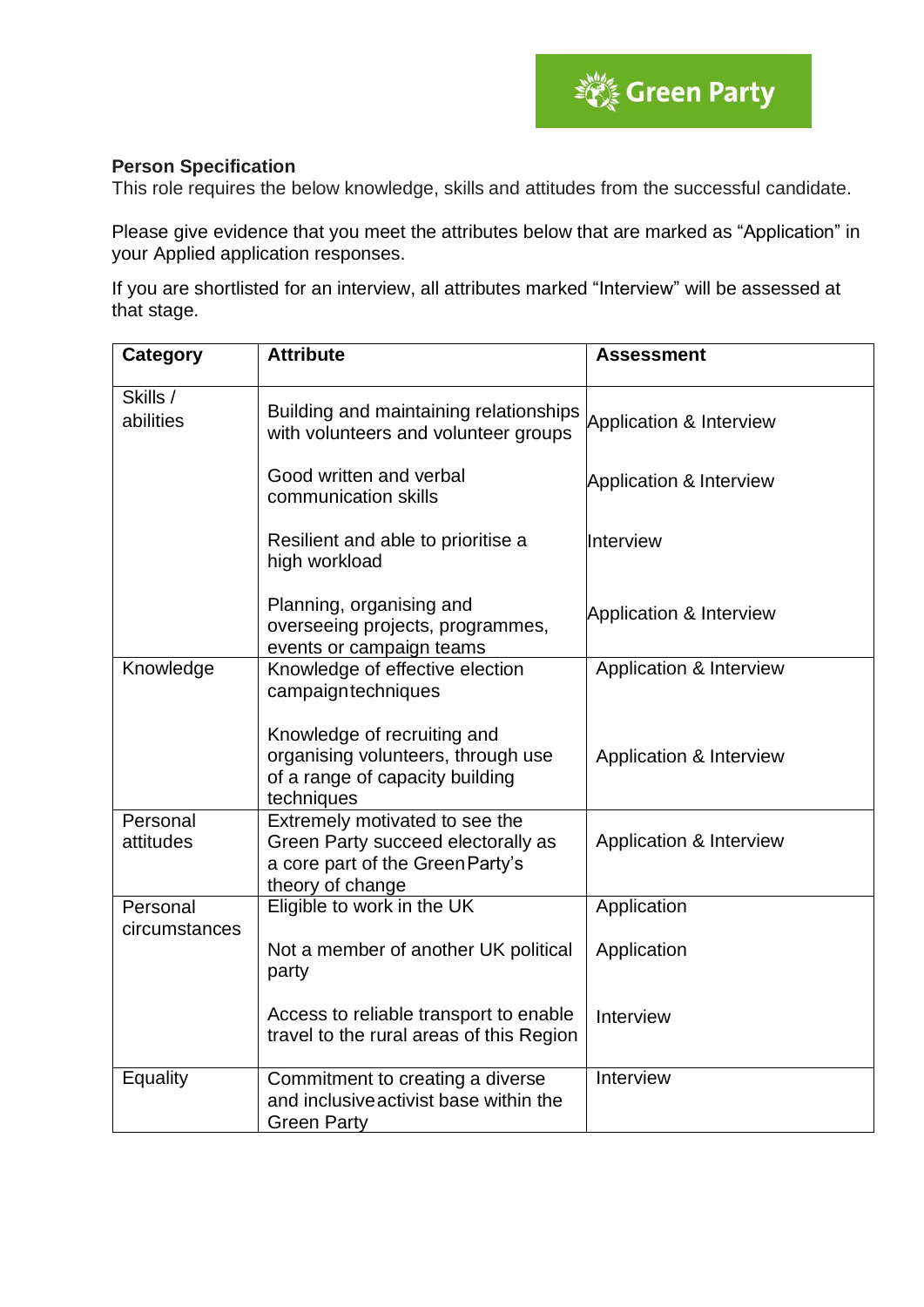

General points applicable to all Green Party of England and Wales jobs:

- 1. The Green Party strives to be an Equal Opportunities employer and requires its employees to carry out their work in accordance with its policies on equality of opportunity in relation to employees and volunteers, in promotion of the party's policiesand access to the Party's services.
- 2. Green Party staff are required to abide by any policies in place to ensure, for example,health and safety at work, data protection, etc.
- 3. Green Party staff may be required to attend Green Party Executive (GPEx) and other meetings and conferences, so long as at least two weeks' notice is given and this does notconflict with leave already agreed. These meetings may take place out of office hours, in which case time off in lieu will be awarded.
- 4. The Green Party has a democratic structure with annual elections. Employees need to beaware that the organisational priorities which determine their work priorities are decisions of the Executive and may be subject to change as an Executive changes.
- 5. Green Party staff are assigned goals, work plans, guidelines and priorities by their line managers as part of the annual planning and review system, but are expected to show initiative within this framework in managing their workload to meet the overall goals ofthe party in line with the organisational plan.
- 6. Green Party staff are required to request authorisation for any major overtime fromtheir line manager before undertaking any such work and to use an online system tomanage their leave and TOIL in conjunction with their line manager.
- 7. Green Party staff may, from time to time, be required to provide written or oral reportsto the Executive.
- 8. Green Party staff should be open to developmental needs which may arise and workwith their line manager to address these needs through training or other routes.
- 9. Green Party staff are expected to identify and make recommendations to theirmanager on improving the systems within the office.
- 10. Green Party staff are expected to participate fully in the Party's teamwork ethos, attendstaff meetings, share team duties and responsibilities and develop their work in co- operation with other colleagues.
- 11. Green Party staff are expected to promote and develop the role of